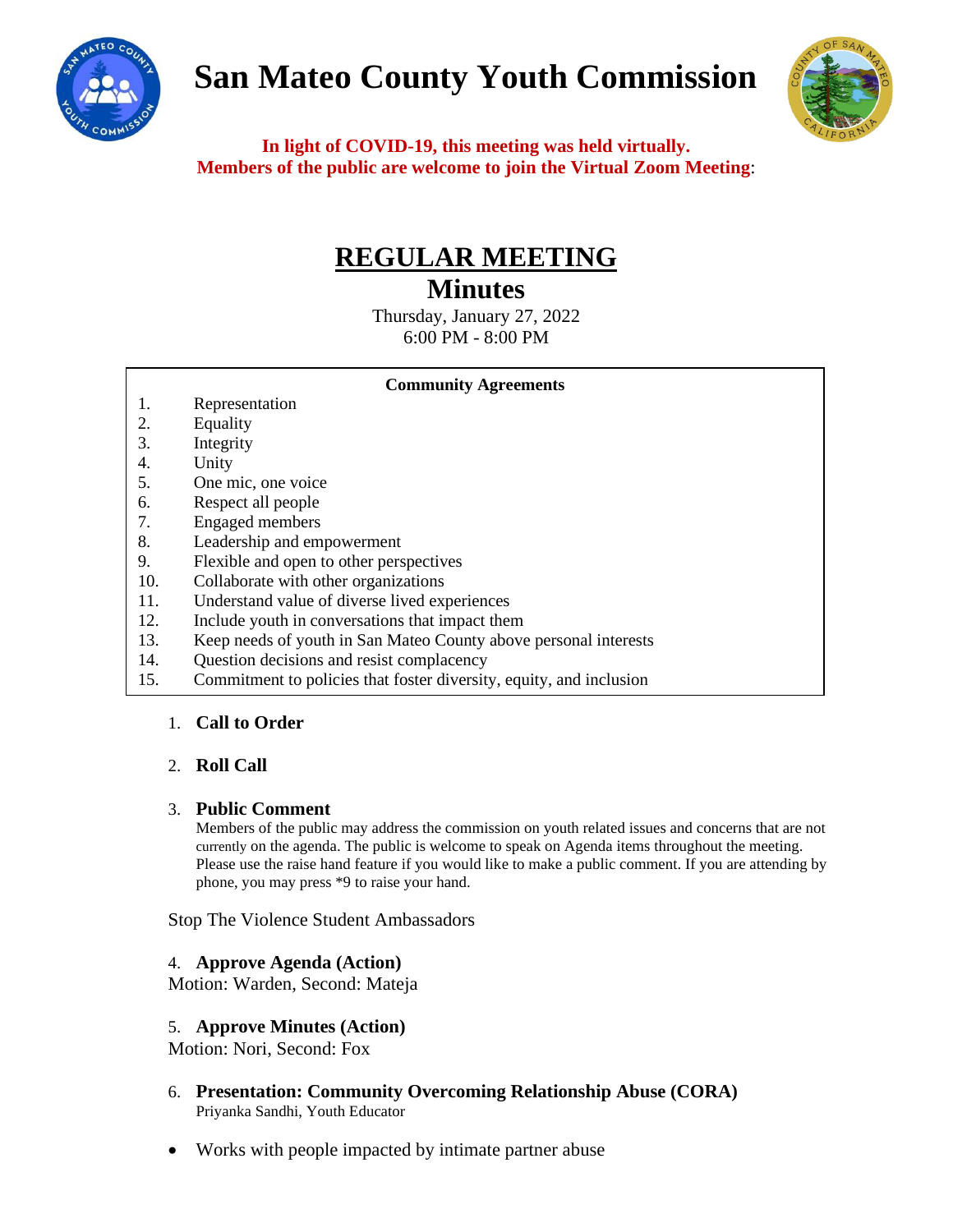- Domestic Violence Prevention Agency for SMC, 24/7 hotline available (800-300-1080)
- Children's Program (any age), Legal Services, Mental Health Services, Teen Support Group (only survivors)
- $\bullet$  1/3 teens will be in an abusive relationship
- Abuse is power and control
- Volunteer Opportunities: Call Hotline Number, Possible Youth Commission Collaboration

## 7. **Presentation: Rape Trauma Services (RTS)**

Sonia Harris, Prevention Educator and Sexual Assault Counselor

- Aims to eliminate sexual assault abuse and violence, Center for healing and prevention
- 24/7 hotline, three departments: Advocacy & Accompaniment, Therapy  $\&$ Counseling, Prevention Education

## 8. **Breakout Groups Discussion**

• Schools not being helpful silencing students, only being talked about within the student body, unknow sexual assault policies within schools

## 9. **Boards and Commissions Liaison Updates**

- Behavioral Health Commission: Planning Goals Rest of The Year Board of Education: Closing down gateway schools
- Commission on Disabilities: N/A
- Commission on the Status of Women: Rise 2022 Leadership Conference
- Domestic Violence Council: N/A
- First 5: Home Visits Presentation
- **JJDPC:** Adopting new policies
- LGBTQ: Possible Committee Projects
- Parks: New Chair Commission Retreat

## **10. Committee Updates**

- a. Civic Engagement: Launch on Voted Ed Poster Contest, Voter Ed Mandate
- b. Education & Economic Development: Equitable Education Declaration

c. Environmental Justice: Climate Action Template

d. Health & Wellness: Advertising Conference, Finalizing Speakers, Breaking Down Societal Pressures (Mental Health Monday)

- e. Immigrant Youth: Scholarship and Date Planning
- f. Transformative Justice: SRO's research

## **11. Announcements**

- 2021-2022 Adolescent Reports Ideas to Add
- Commission Voting on Expenses Based on YC Budgets
- YLI Journalism Opportunity: Writing Skills and Journalism

## **12. Adjournment**